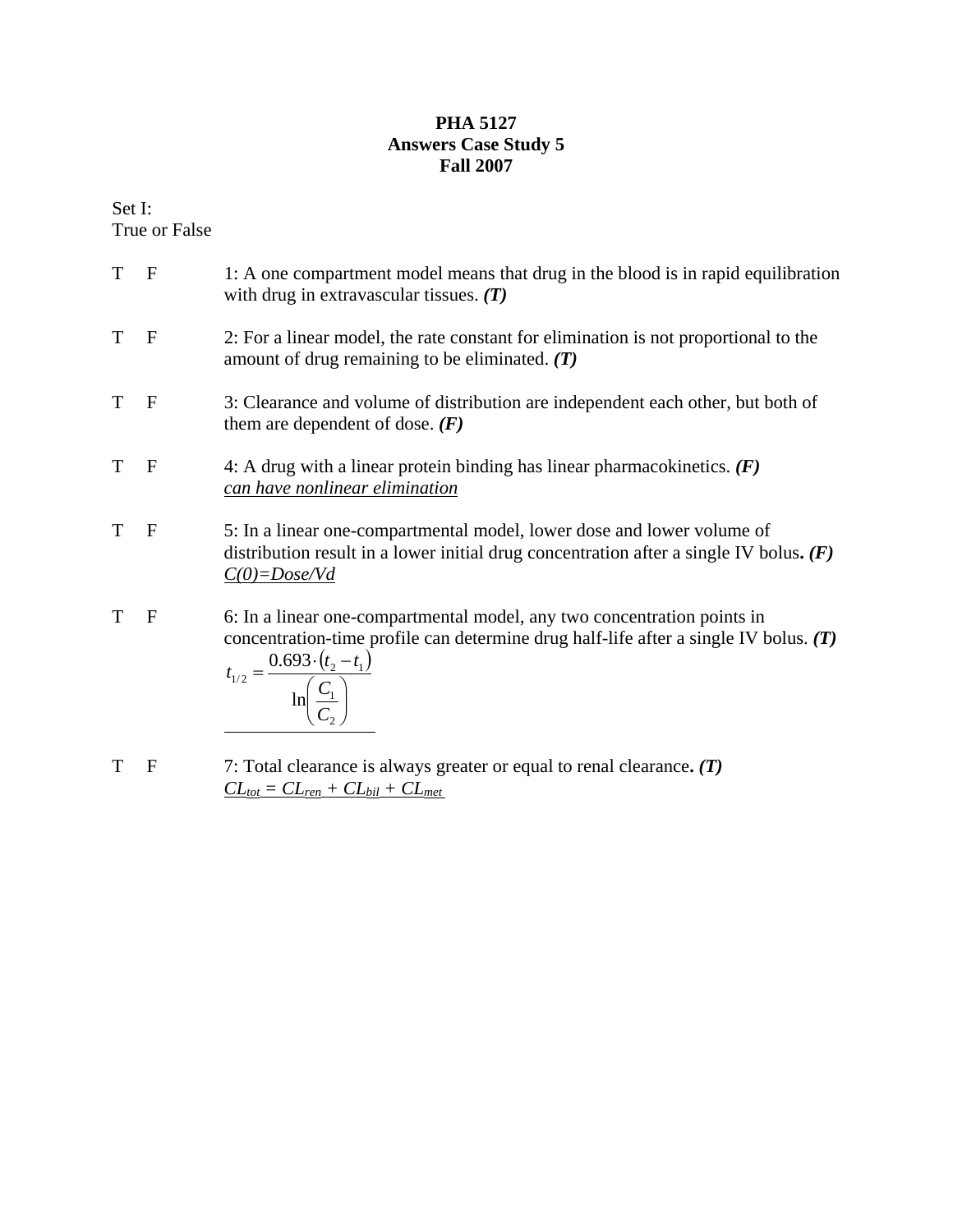Set II:

Jane, 5'8", 35-year-old, is being treated with the new drug for an infection disease. Jane weights 64.4 kg. Cp<sub>creat</sub> in Jane is 0.8 mg/dL Assume a Vd of 0.24 L/kg\*(TBW), and clearance of this drug is equal to creatinine clearance, and this drug follows a linear one compartment model.

1. In order to achieve initial concentration 6 mg/L, please calculate this IV bolus dose.

$$
\frac{V_d = 0.24 \, L/kg}{kg}
$$
\n
$$
V_d = \frac{0.24L}{kg} x64.4kg = 15.5L
$$
\nInitial Cp = 6 mg/L

\nTo determine the correct dose, we may use: 
$$
C p_0 = \frac{Dose}{V_d} \implies D = C p_0 \cdot V_d
$$

\n
$$
D = (6mg/L)(15.5 \, L) = 93 \, mg
$$

2. Calculate half-life of this drug, and how many half-lives will it take to drop concentration from 6 mg/L to 750  $\mu$ g/mL

$$
\underline{IBW} = 45.5 \text{ kg} + 2.3 \text{ kg for each inch over 5 ft in height}
$$
\n
$$
=45.5+2.3*8=63.9 \text{ (kg)} \rightarrow TBW < 1.2 IBW
$$
\n
$$
CL_{\text{creat}}(\text{female}) = \frac{(140 - age) \cdot weight}{85 \cdot Cp_{\text{creat}}} = \frac{(140 - 35) \cdot 64.4}{85 \cdot 0.8} = 99.44 \text{ ml/min} = 5.97 L/hr
$$
\n
$$
k_e = \frac{Cl}{Vd} = 5.97/15.5 = 0.385 hr^{-1}
$$
\n
$$
t_{1/2} = \frac{0.693}{k_e} = 0.693/0.385 = 1.8 hr
$$
\n
$$
\frac{6 \text{ mg/L} \rightarrow 3 \text{ mg/L} \rightarrow 1.5 \text{ mg/L} \rightarrow 0.75 \text{ mg/L} = 750 \text{ µg/mL} \ (3 \text{ half-lives})}{0.75 \text{ mg/L} \rightarrow 8 \text{ mg/L} \ (3 \text{ half-lives})} = 0.75 mg / L \rightarrow 8 \text{ mg/L} \ (3 \text{ half-lives})
$$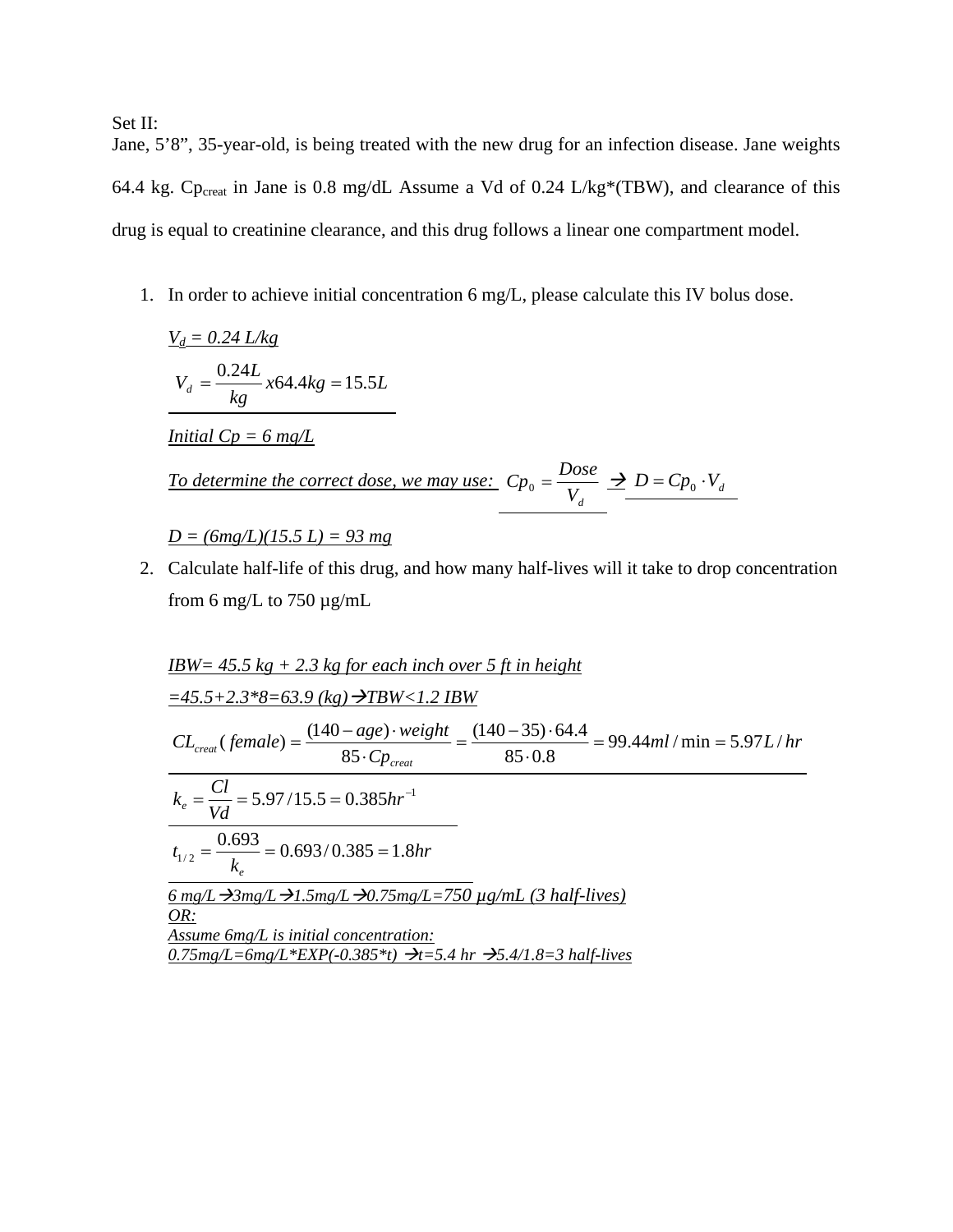SET III:

Drug-Y is mainly eliminated by liver and kidney. Renal elimination is only by glomerula filtration. Mike with liver failure was given 70mg of this drug via IV bolus. Two plasma concentrations at 3 hours and 8 hours after dose were 1.31mg/L and 0.65mg/L, respectively. The plasma protein binding for the drug is 90%. Calculate the hepatic clearance and the volume of distribution of this drug in Mike? (Use 130ml/min for glomerula filtration rate).

 $k_e = -log(0.65/1.31)/5 = 0.14/hr$  $C_0 = 1.31*exp(0.14*3) = 1.99$  mg/L  $\overline{Vd} = \overline{Dose/C0} = 70/1.99 = 35.2L$  $Cl = ke*Vd = 0.14*35.2 = 4.93L/hr$  $CL_{ren} = GFR * fu = 130 * 60 * (1-0.9)/1000 = 0.78L/hr$  $Cl_{hep} = 4.93 - 0.78 = 4.15L/hr$